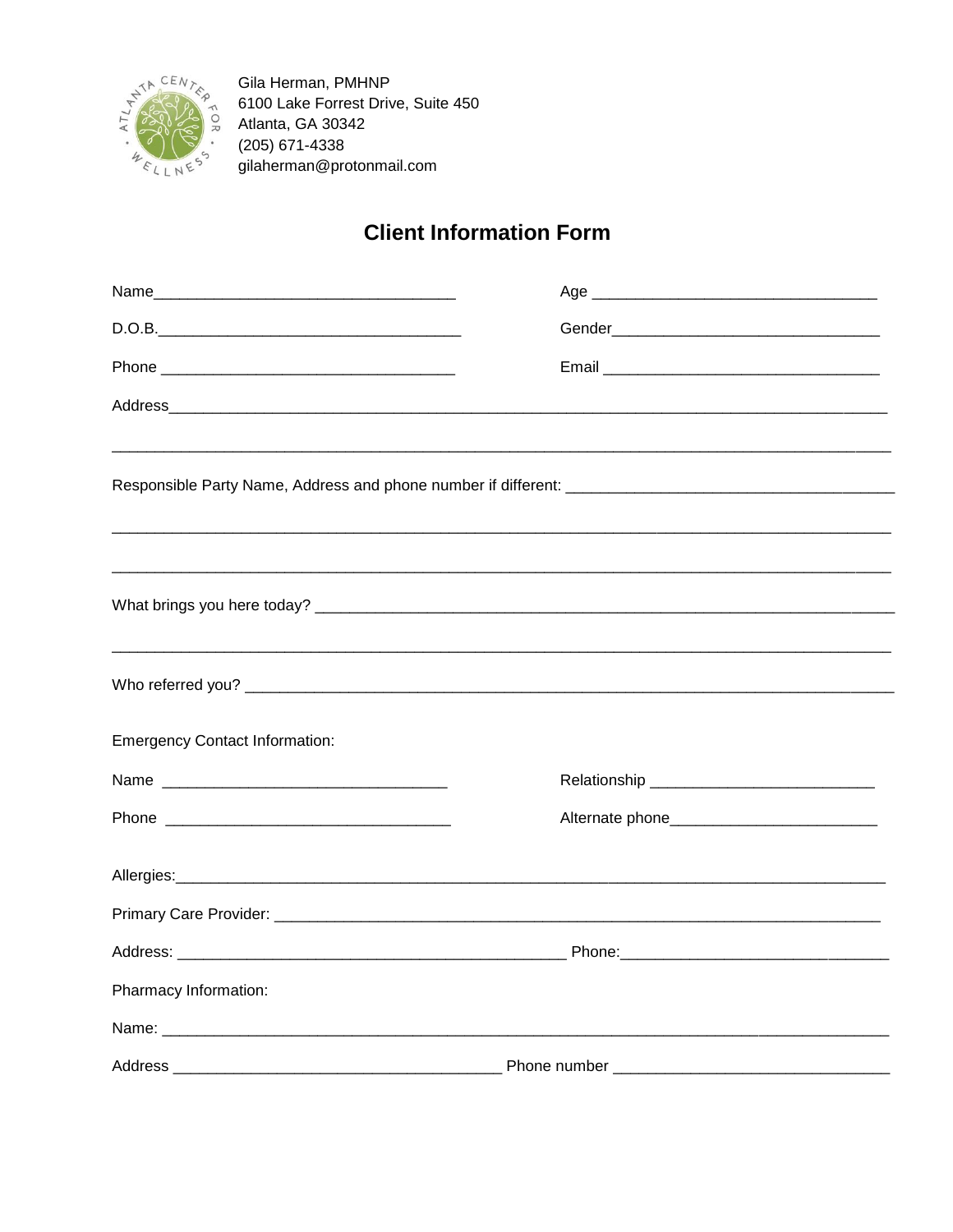Medication List: Please list all current prescribed and over the counter medication:

| Medication | Dosage (strength and<br>times per day) | Prescriber | Dates used |
|------------|----------------------------------------|------------|------------|
|            |                                        |            |            |
|            |                                        |            |            |
|            |                                        |            |            |
|            |                                        |            |            |
|            |                                        |            |            |
|            |                                        |            |            |

Please list any psychiatric medications you have been on in the past and the reason you stopped:

Are you currently seeing or have you ever seen a psychiatrist or therapist in the past? Please list who, when and the reason for seeking care.

\_\_\_\_\_\_\_\_\_\_\_\_\_\_\_\_\_\_\_\_\_\_\_\_\_\_\_\_\_\_\_\_\_\_\_\_\_\_\_\_\_\_\_\_\_\_\_\_\_\_\_\_\_\_\_\_\_\_\_\_\_\_\_\_\_\_\_\_\_\_\_\_\_\_\_\_\_\_\_\_\_\_\_\_\_

\_\_\_\_\_\_\_\_\_\_\_\_\_\_\_\_\_\_\_\_\_\_\_\_\_\_\_\_\_\_\_\_\_\_\_\_\_\_\_\_\_\_\_\_\_\_\_\_\_\_\_\_\_\_\_\_\_\_\_\_\_\_\_\_\_\_\_\_\_\_\_\_\_\_\_\_\_\_\_\_\_\_\_\_\_

\_\_\_\_\_\_\_\_\_\_\_\_\_\_\_\_\_\_\_\_\_\_\_\_\_\_\_\_\_\_\_\_\_\_\_\_\_\_\_\_\_\_\_\_\_\_\_\_\_\_\_\_\_\_\_\_\_\_\_\_\_\_\_\_\_\_\_\_\_\_\_\_\_\_\_\_\_\_\_\_\_\_\_\_\_

\_\_\_\_\_\_\_\_\_\_\_\_\_\_\_\_\_\_\_\_\_\_\_\_\_\_\_\_\_\_\_\_\_\_\_\_\_\_\_\_\_\_\_\_\_\_\_\_\_\_\_\_\_\_\_\_\_\_\_\_\_\_\_\_\_\_\_\_\_\_\_\_\_\_\_\_\_\_\_\_\_\_\_\_\_

\_\_\_\_\_\_\_\_\_\_\_\_\_\_\_\_\_\_\_\_\_\_\_\_\_\_\_\_\_\_\_\_\_\_\_\_\_\_\_\_\_\_\_\_\_\_\_\_\_\_\_\_\_\_\_\_\_\_\_\_\_\_\_\_\_\_\_\_\_\_\_\_\_\_\_\_\_\_\_\_\_\_\_\_\_

\_\_\_\_\_\_\_\_\_\_\_\_\_\_\_\_\_\_\_\_\_\_\_\_\_\_\_\_\_\_\_\_\_\_\_\_\_\_\_\_\_\_\_\_\_\_\_\_\_\_\_\_\_\_\_\_\_\_\_\_\_\_\_\_\_\_\_\_\_\_\_\_\_\_\_\_\_\_\_\_\_\_\_\_\_

Have you ever been a patient in a psychiatric hospital or in a rehab program for drug or alcohol use? Please list where, when and for what reason.

\_\_\_\_\_\_\_\_\_\_\_\_\_\_\_\_\_\_\_\_\_\_\_\_\_\_\_\_\_\_\_\_\_\_\_\_\_\_\_\_\_\_\_\_\_\_\_\_\_\_\_\_\_\_\_\_\_\_\_\_\_\_\_\_\_\_\_\_\_\_\_\_\_\_\_\_\_\_\_\_\_\_\_\_\_

\_\_\_\_\_\_\_\_\_\_\_\_\_\_\_\_\_\_\_\_\_\_\_\_\_\_\_\_\_\_\_\_\_\_\_\_\_\_\_\_\_\_\_\_\_\_\_\_\_\_\_\_\_\_\_\_\_\_\_\_\_\_\_\_\_\_\_\_\_\_\_\_\_\_\_\_\_\_\_\_\_\_\_\_\_

\_\_\_\_\_\_\_\_\_\_\_\_\_\_\_\_\_\_\_\_\_\_\_\_\_\_\_\_\_\_\_\_\_\_\_\_\_\_\_\_\_\_\_\_\_\_\_\_\_\_\_\_\_\_\_\_\_\_\_\_\_\_\_\_\_\_\_\_\_\_\_\_\_\_\_\_\_\_\_\_\_\_\_\_\_

\_\_\_\_\_\_\_\_\_\_\_\_\_\_\_\_\_\_\_\_\_\_\_\_\_\_\_\_\_\_\_\_\_\_\_\_\_\_\_\_\_\_\_\_\_\_\_\_\_\_\_\_\_\_\_\_\_\_\_\_\_\_\_\_\_\_\_\_\_\_\_\_\_\_\_\_\_\_\_\_\_\_\_\_\_

\_\_\_\_\_\_\_\_\_\_\_\_\_\_\_\_\_\_\_\_\_\_\_\_\_\_\_\_\_\_\_\_\_\_\_\_\_\_\_\_\_\_\_\_\_\_\_\_\_\_\_\_\_\_\_\_\_\_\_\_\_\_\_\_\_\_\_\_\_\_\_\_\_\_\_\_\_\_\_\_\_\_\_\_\_

Please list any prior major medical (non-psychiatric) hospital admissions or major surgeries: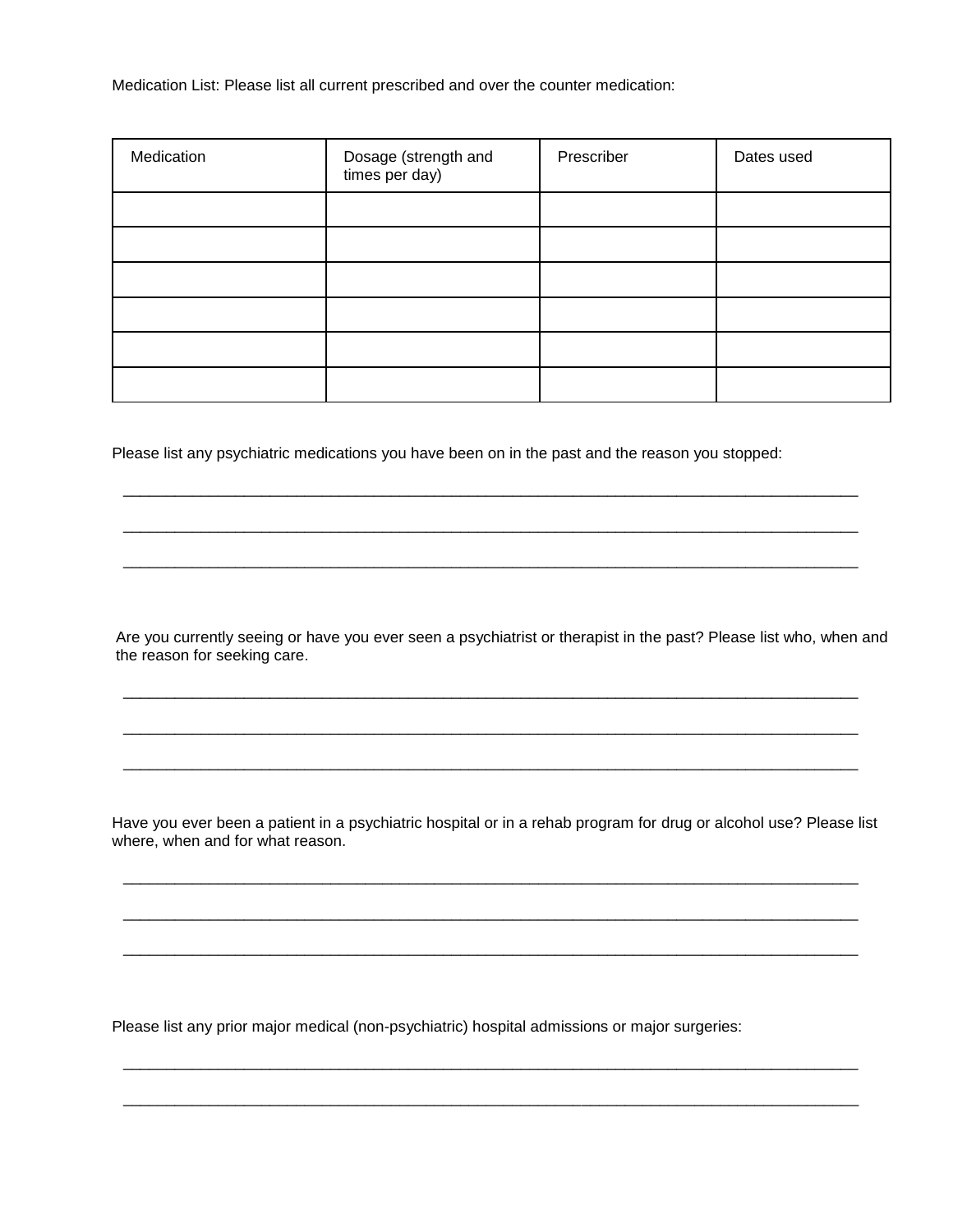## **Review of Systems**

Please check if you are CURRENTLY experiencing any of the following symptoms:

| Generally healthy                                             | Yes<br>П      | $\Box$ No |
|---------------------------------------------------------------|---------------|-----------|
| Weight changes                                                | Yes<br>П      | $\Box$ No |
| Fever or chills                                               | Yes<br>П      | $\Box$ No |
| Headaches                                                     | Yes<br>П      | $\Box$ No |
| Weakness                                                      | Yes<br>П      | $\Box$ No |
| Fatigue                                                       | $\Box$<br>Yes | $\Box$ No |
| Change in hearing, ringing in ears, vertigo                   | Yes<br>П      | $\Box$ No |
| Nose bleeds, colds, obstruction, discharge                    | Yes<br>П.     | $\Box$ No |
| Dental difficulties, gingival bleeding, use of dentures       | Yes<br>П.     | Π No      |
| Difficulty breathing, wheezing, cough, coughing up blood      | Yes<br>П      | $\Box$ No |
| Chest pains, palpitations, irregular heartbeat                | Yes<br>П      | $\Box$ No |
| Change in appetite, abdominal pains, bowel habit changes      | Yes<br>П      | $\Box$ No |
| Urinary urgency, painful urination, change in nature of urine | Yes<br>П      | $\Box$ No |
| Change in menses, cramping, pelvic pain                       | Yes<br>П      | $\Box$ No |
| Pain in muscles or joints, limitation of range of motion      | Yes<br>П      | $\Box$ No |
| Tingling or numbness                                          | Yes<br>п      | Π No      |
| Tremor                                                        | Yes<br>П      | □ No      |
| <b>Seizures</b>                                               | Yes<br>П      | Π No      |
| Problems with coordination                                    | Yes<br>П      | $\Box$ No |
| Changes in mental function                                    | Yes<br>П      | $\Box$ No |
| Changes in sleep habits, difficulty sleeping, insomnia        | Yes<br>п      | $\Box$ No |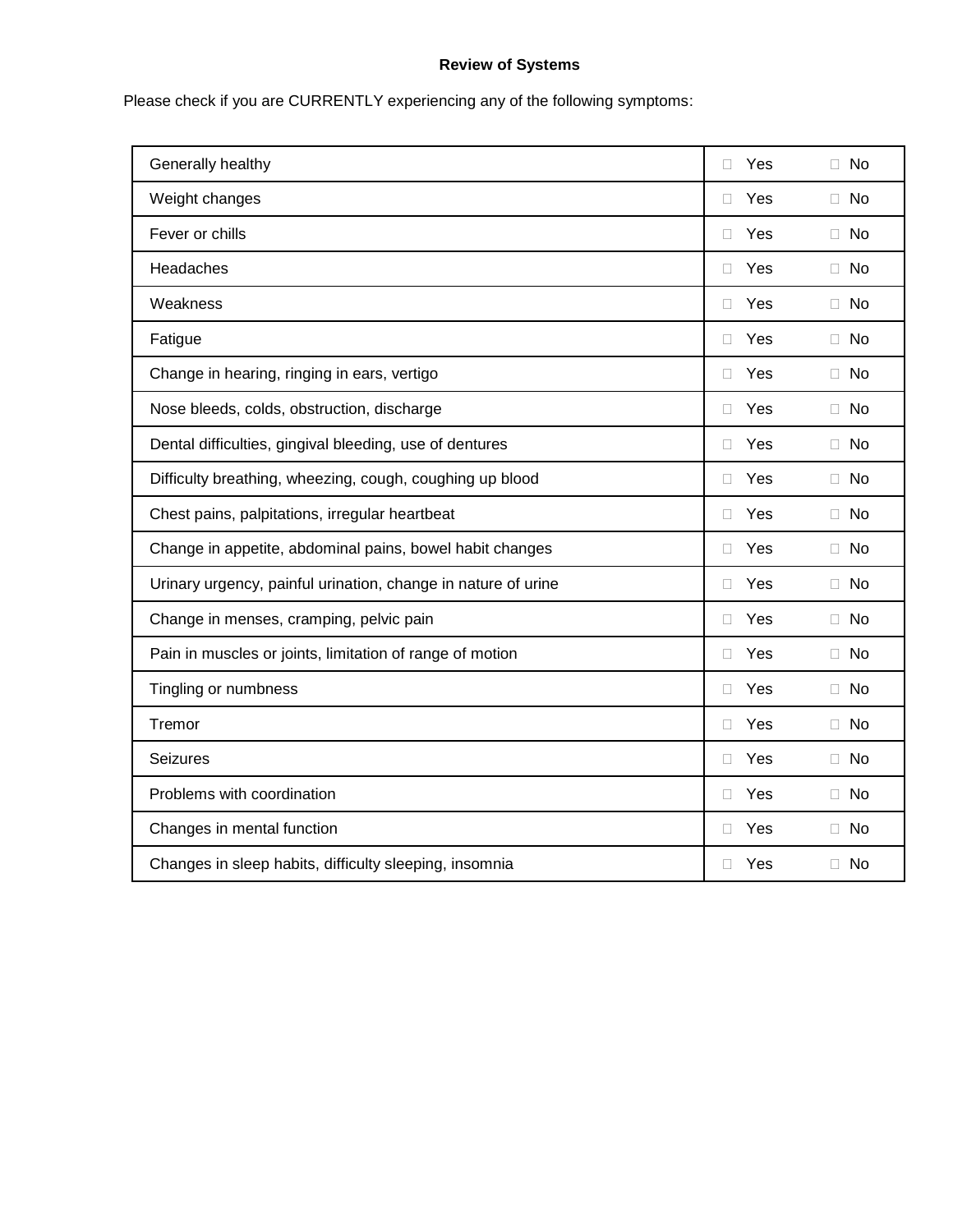## **Personal and Family Medical History**

Please check if you or your close family members has a history of any of the following conditions:

| <b>Myself</b> | <b>Parent</b> | <b>Sibling</b> |                                                          |  |
|---------------|---------------|----------------|----------------------------------------------------------|--|
|               |               |                | Depression                                               |  |
|               |               |                | Bipolar disorder                                         |  |
|               |               |                | Anxiety                                                  |  |
|               |               |                | Addiction                                                |  |
|               |               |                | <b>Attention Deficit Disorder</b>                        |  |
|               |               |                | Eating Disorder, specify:                                |  |
|               |               |                | Other psychiatric illness, describe:                     |  |
|               |               |                | Family History of completed suicide                      |  |
|               |               |                | Head Injury                                              |  |
|               |               |                | Heart disease/Structural cardiac heart defects           |  |
|               |               |                | Sudden Cardiac Death (sudden heart attack before age 40) |  |
|               |               |                | Heart arrhythmias                                        |  |
|               |               |                | Seizure disorder                                         |  |
|               |               |                | High Blood Pressure                                      |  |
|               |               |                | <b>Thyroid Disease</b>                                   |  |
|               |               |                | Kidney Disease                                           |  |
|               |               |                | Liver Disease (Hepatitis/Cirrhosis)                      |  |
|               |               |                | Sleep Apnea                                              |  |
|               |               |                | Narcolepsy                                               |  |
|               |               |                | Autoimmune disease, if yes specify:                      |  |
|               |               |                | <b>Diabetes</b>                                          |  |
|               |               |                | <b>Coronary Artery Disease</b>                           |  |
|               |               |                | <b>Stroke</b>                                            |  |
|               |               |                | Chronic Kidney Disease                                   |  |
|               |               |                | <b>Congestive Heart Failure</b>                          |  |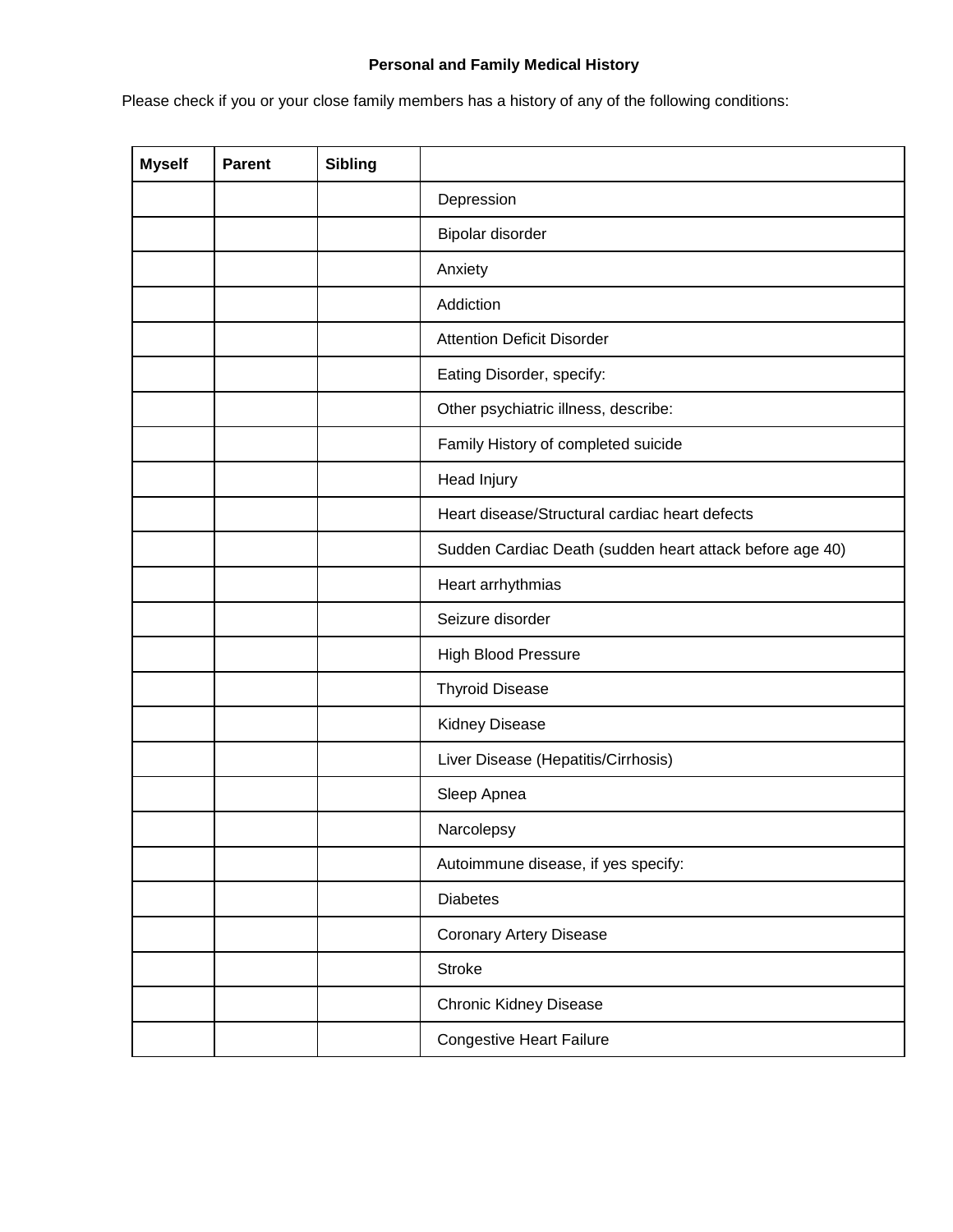|  |  | Do you have any other chronic medical conditions? |
|--|--|---------------------------------------------------|
|  |  |                                                   |

Are you currently pregnant or breastfeeding?

What is your relationship status and partner's name?

Do you have any children? Names and ages?

What is your work and education history?

Any legal charges current or past?

Any military history?

Any history of physical, sexual or emotional abuse?

On average, how many alcoholic beverages do you drink (daily, weekly, or monthly)?

Do you use any other substances (e.g. marijuana, cocaine, pain pills)? If so, what and how much?